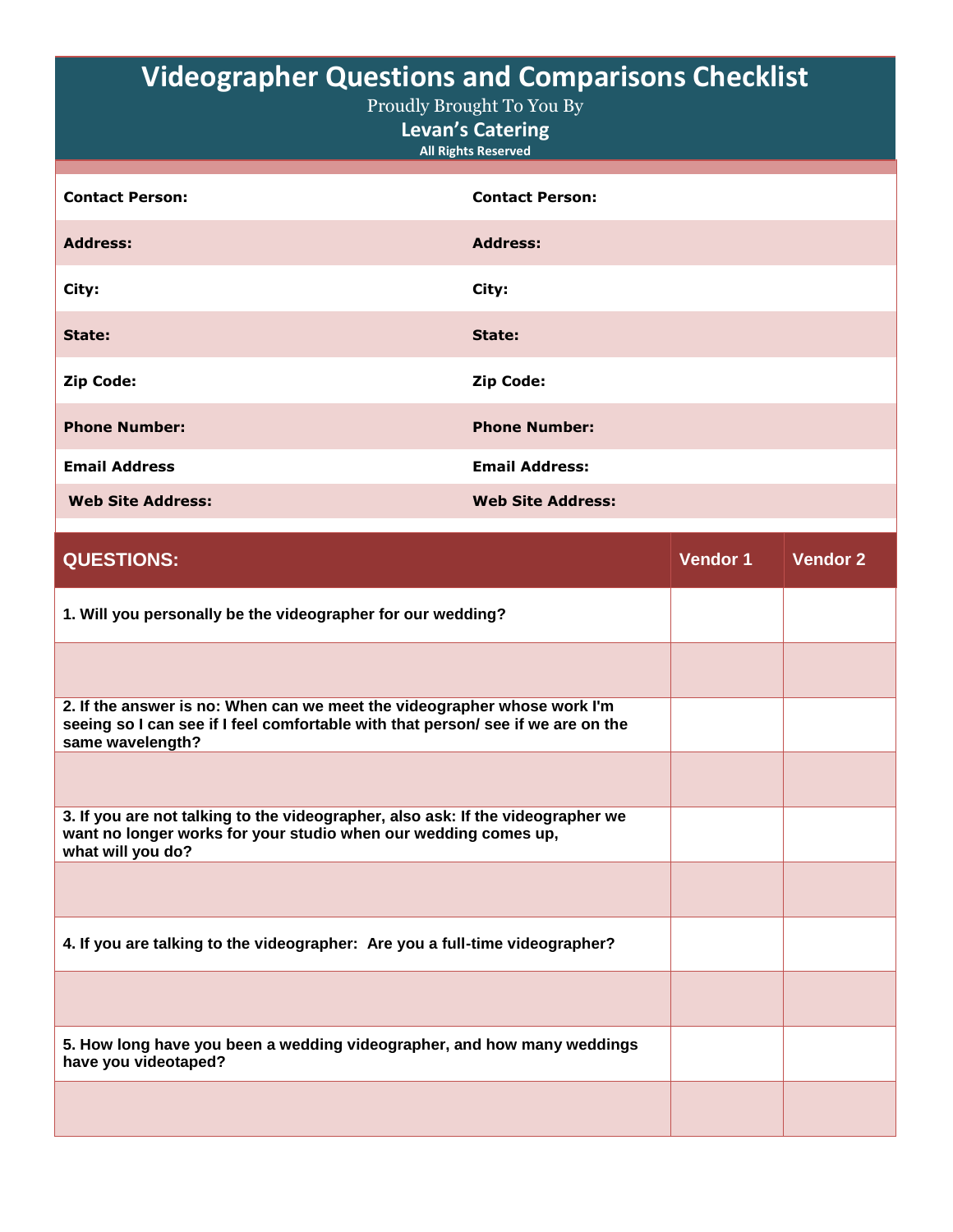| 6. Have you handled events of my type and size before?         |  |
|----------------------------------------------------------------|--|
|                                                                |  |
| 7. What time do you arrive to setup your equipment?            |  |
|                                                                |  |
| 8. Hours of service:                                           |  |
|                                                                |  |
| 9. Do you bring backup equipment with you?                     |  |
|                                                                |  |
| 10. How many video cameras will cover the event?               |  |
|                                                                |  |
| 11. How many people will cover the event?                      |  |
|                                                                |  |
| 12. Do you conduct interviews of the guests and wedding party? |  |
|                                                                |  |
| 13. Do you provide a written contract and guarantee?           |  |
|                                                                |  |
| 14. What are your policies regarding proofs?                   |  |
|                                                                |  |
| 15. What are your policies regarding delivery times?           |  |
|                                                                |  |